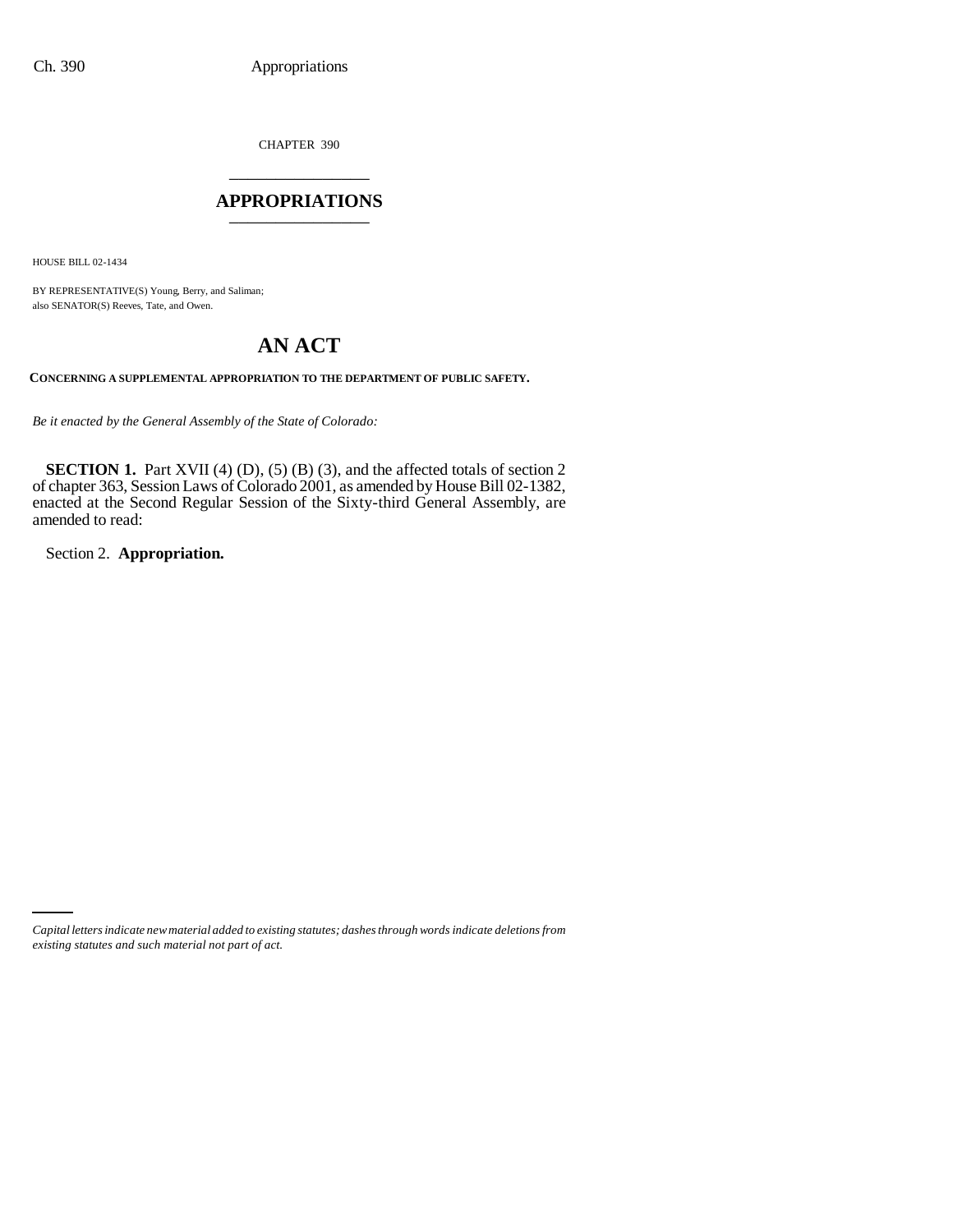### Ch. 390 Appropriations

|                 |              | APPROPRIATION FROM |               |              |               |              |  |
|-----------------|--------------|--------------------|---------------|--------------|---------------|--------------|--|
| ITEM &          | <b>TOTAL</b> | <b>GENERAL</b>     | GENERAL       | <b>CASH</b>  | <b>CASH</b>   | FEDERAL      |  |
| <b>SUBTOTAL</b> |              | FUND               | <b>FUND</b>   | <b>FUNDS</b> | <b>FUNDS</b>  | <b>FUNDS</b> |  |
|                 |              |                    | <b>EXEMPT</b> |              | <b>EXEMPT</b> |              |  |
|                 |              |                    |               |              |               |              |  |
|                 |              |                    |               |              |               |              |  |

**PART XVII**

**DEPARTMENT OF PUBLIC SAFETY**

| (4) DIVISION OF CRIMINAL JUSTICE <sup>221</sup> |  |
|-------------------------------------------------|--|
| (D) Community Corrections <sup>8, 225</sup>     |  |

| <b>Transition Programs</b>  |                       |                       |
|-----------------------------|-----------------------|-----------------------|
| including standard          |                       |                       |
| residential services at an  |                       |                       |
| average rate of \$37.72 per |                       |                       |
| day per offender, and       |                       |                       |
| specialized substance       |                       |                       |
| abuse treatment at an       |                       |                       |
| average rate of \$55.49 per |                       |                       |
| day per offender            | <del>17.663.554</del> | <del>17.663.554</del> |
|                             | 17.028.654            | 17,028,654            |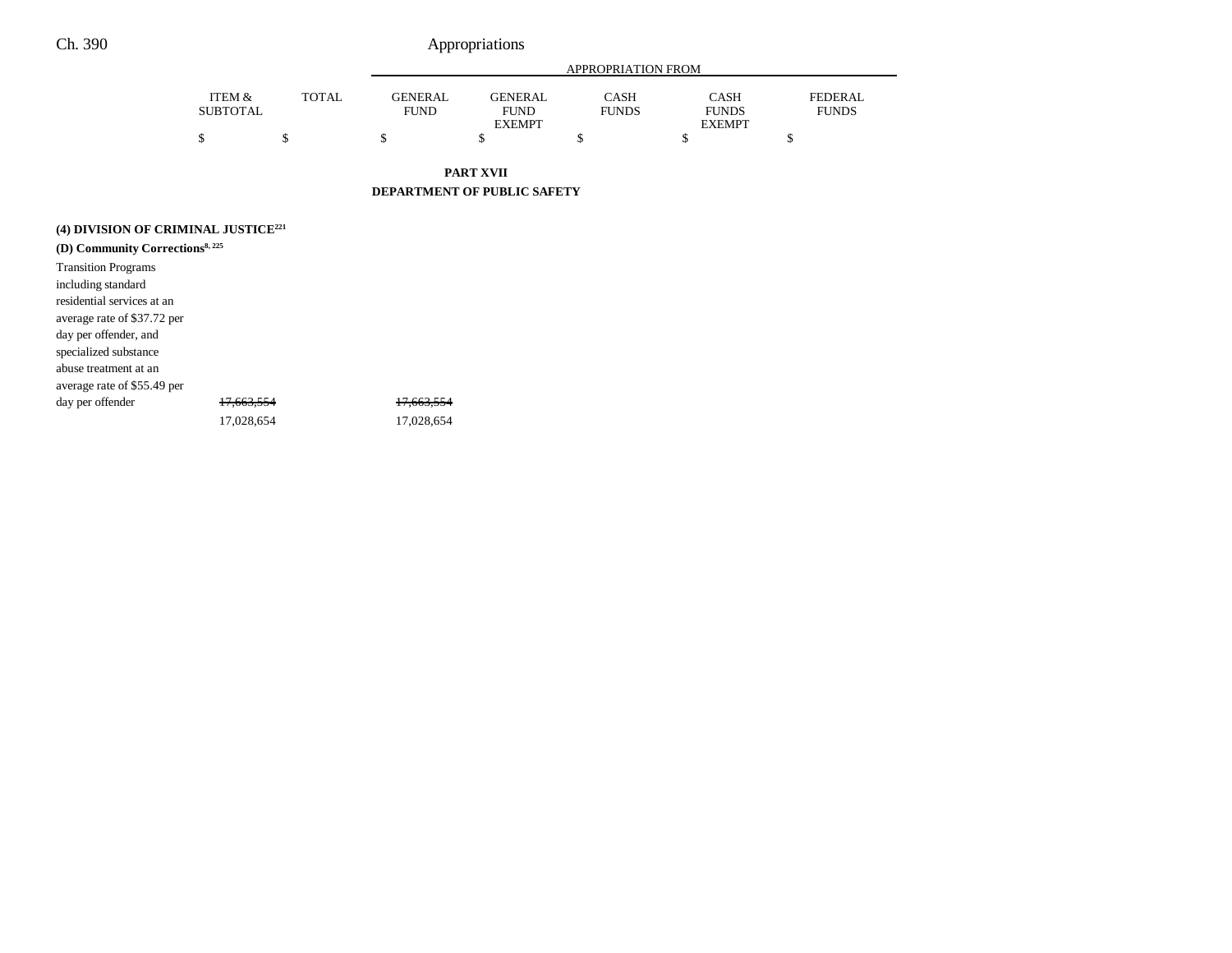| Diversion Programs          |                       |                       |                        |
|-----------------------------|-----------------------|-----------------------|------------------------|
| including standard          |                       |                       |                        |
| residential services at an  |                       |                       |                        |
| average rate of \$37.72 per |                       |                       |                        |
| day per offender, and       |                       |                       |                        |
| standard nonresidential     |                       |                       |                        |
| services at an average rate |                       |                       |                        |
| of \$5.12 per day per       |                       |                       |                        |
| offender                    | <del>19,251,554</del> | <del>19,251,554</del> |                        |
|                             | 18,996,813            | 18,996,813            |                        |
| <b>Specialized Services</b> | 110,000               | 110,000               |                        |
| Day Reporting Center        |                       |                       |                        |
| Services and Monitored      |                       |                       |                        |
| Residential 3/4 House       |                       |                       |                        |
| Programs                    | 933,600               | 933,600               |                        |
| <b>Substance Abuse</b>      |                       |                       |                        |
| <b>Treatment Program</b>    | 1,087,817             |                       | 1,087,817 <sup>a</sup> |
|                             | 38,156,884            |                       |                        |
|                             |                       |                       |                        |

<sup>a</sup> This amount shall be from the Drug Offender Surcharge Fund pursuant to Section 18-19-103, C.R.S.

## 78,589,919

77,700,278

**(5) COLORADO BUREAU OF INVESTIGATION226, 227**

**(B) Colorado Crime Information Center (CCIC)11**

(3) Information Technology

Ch. 390 Appropriations